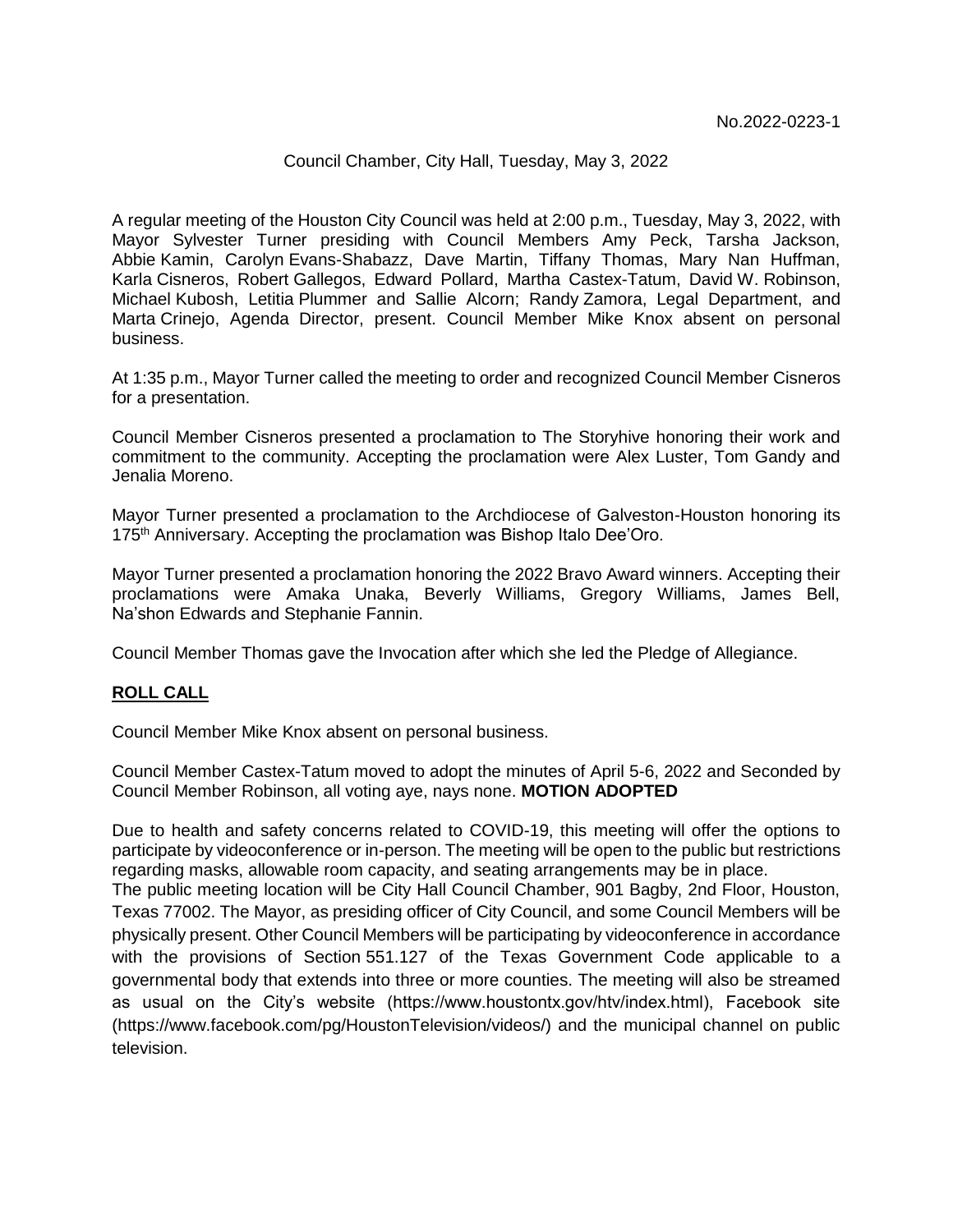Members of the public may also provide public comment during the public session portion of the meeting at (936) 755-1521; Conference ID# 897 342 660#. Details for signing up to speak in-person or virtually are posted at [https://www.houstontx.gov/council/meetingsinfo.html.](https://www.houstontx.gov/council/meetingsinfo.html)

Mayor Turner stated that he wanted to review some of the procedures for conducting the Virtual Public Session. He is requesting for Council Members to speak slowly and clearly because this will help the City Secretary, the closed captioner and the general public. After roll call, they established there was a quorum. If by chance, for example, they have to leave, just let them know on the chat screen if they are leaving temporarily or if they are leaving for the duration because otherwise, they will assume that Council Members are present. If they are making the motion or seconding a motion, they will need to state their name and their action clearly so they can have it down for the record. The Agenda Director will be monitoring the chat and will provide him their names. Please don't use the chat room just for chatting. Please mute themselves when they are not speaking and unmute themselves when they are recognized to speak. For the general public, in order to be recognized as a public speaker, they have to sign up for the meeting on Monday by 3:00 p.m. in the Office of the City Secretary and then they will call the speakers name in the order that they have signed up. When their name is called, press \*6 to unmute themselves. They may only speak when recognized and to please note that if they speak during the meeting and he hasn't recognized them, he will have to mute and/or remove them off the call.

Mayor Turner recognized Council Member Kamin for a procedural motion. Council Member Kamin moved that the rules be suspended for the purpose of adding Heather Wood to the bottom of the three (3) minute Agenda List of Speakers and Seconded by Council Member Kubosh, all voting aye, nays none. **MOTION 2022-0224 ADOPTED**

Mayor Turner recognized Council Member Evans-Shabazz for a procedural motion. Council Member Evans-Shabazz moved that the rules be suspended for the purpose of moving Wendy Alvarez after April Aguirre on the three (3) minute Non-Agenda List of Speakers and Seconded by Council Member Kubosh, all voting aye, nays none. **MOTION 2022-0225 ADOPTED**

Mayor Turner recognized Council Member Kubosh for a procedural motion. Council Member Kubosh moved that the rules be suspended for the purpose of moving Jerry Gause to the top of the three (3) minute Non-Agenda List of Speakers and Seconded by Council Member Castex -Tatum, all voting aye, nays none. **MOTION 2022-0226 ADOPTED**

Mayor Turner recognized Council Member Kubosh for a procedural motion. Council Member Kubosh moved that the rules be suspended for the purpose of moving Marian Wright, Sylvia Blair and Stacey Seals after Jerry Gause for one (1) minute and Seconded by Council Member Castex-Tatum, all voting aye, nays none. **MOTION 2022-0227 ADOPTED**

Mayor Turner recognized Council Member Robinson for a procedural motion. Council Member Robinson moved that the rules be suspended for the purpose of moving Cooke Kelsey to the three (3) minute Agenda List of Speakers for one (1) minute after Andrea French and Seconded by Council Member Kubosh, all voting aye, nays none. Council Member Evans-Shabazz absent. **MOTION 2022-0228 ADOPTED**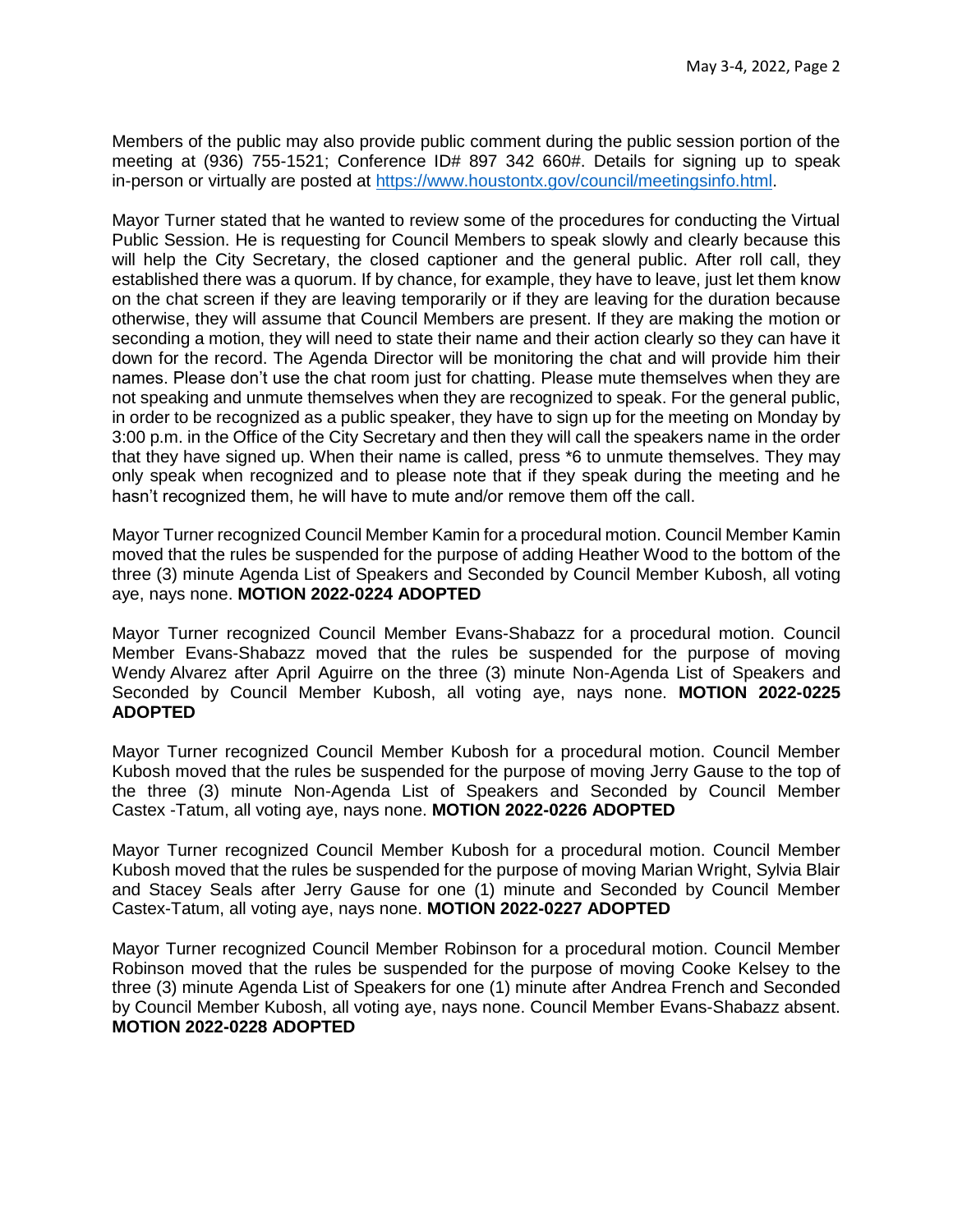### **At 2:16 p.m., Mayor Turner requested the City Secretary to call the List of Speakers.**

**#1** - LINDA MORALES – 5712 Irvington Blvd. – 77009 – 713-854-6187 – Item No. 29 – Chapter 44/Tax Abatement Ordinance – **(Virtual)** – **lindamorales8712@gmail.com.**

**#2** - DOUG SMITH – 11542 Sands Point Dr. – 77072 – 832-723-1652 – Item No. 5 – Resolution/Budget – **(In Person).**

**#3** - MARGARET POISSANT – 5102 Center St. – 77007 – 713-294-0627 – Item No. 7 - Chapter 30/Noise Ordinance – **(Virtual)** – **poissant@sbcglobal.net**

Council Member Kubosh stated that Ms. Poissant is one of the Justices of the 14<sup>th</sup> Court of Appeals and she is also here as a citizen who actually lives at 5102 Center Street. She is subject to the sound and she is very knowledgeable. He had a good discussion with her and he really believes that what she said has merit. He hopes that they could come to some type of way of giving the citizens, who are subjected to this loud bass, some kind of help. Ms. Poissant doesn't feel like this ordinance is really going to do anything but give more permission for later times at night. Council Member Kubosh is wondering where they are here and he holds her opinion pretty high.

Council Member Alcorn thanked Ms. Poissant for her input and she values the input she has given them as they have dredged through this ordinance. She knows that Ms. Poissant thinks that this ordinance doesn't go far enough and there are others that think this ordinance goes too far. As the Mayor often says, "we don't let the perfect get in the way of the good". They are not giving additional permission to bars and night clubs to play loud music at late night. They already have that permission. They are already doing it. There are already rules on the books that say how late they can play and what decibel levels they can play. Now, they are requiring a permit for all latenight noise makers so they know where they are. The ones that are playing now, they skirt the rules and don't get the permits. HPD is good at determining where the sound is coming from. Bass sound is addressed in the ordinance in 30-5b. They often don't cite bass noise because they don't think they will have the evidence to get it through but there is evidence they can provide. It's already in the books and they are not changing that. Council Member Alcorn thinks that this is a way that this city will be able to work with the bars to get them into compliance. They are instituting this Administrative Hearing process, whereby which the city can work with the bars. They can provide a sound mitigation plan. Council Member Alcorn stated to Ms. Poissant that they had over a dozen speakers from last week from her neighborhood in support of these changes. They do think that working with the bars to present a sound mitigation plan will help.

Mayor Turner stated that a couple of times, the people in the city have voted no to zoning. When you vote no to zoning, that means that everybody can live next door. When you start trying to regulate, you create a unique situation in this city where a business can be there first and then the development can come around the business. Or the people can be there first and then the business can come next door. So now what they are trying to do, in working with Council Member Alcorn and others, is to create some sort of balance. It's not perfect at all because you will have businesses who say, "Mayor we where here first and people built close to us". It depends from one's point of view. It's not going to be perfect it's for the business owners who are saying "Mayor you're going too far and now you're imposing permit fees on us", and then from residents here who are saying, "they didn't go far enough".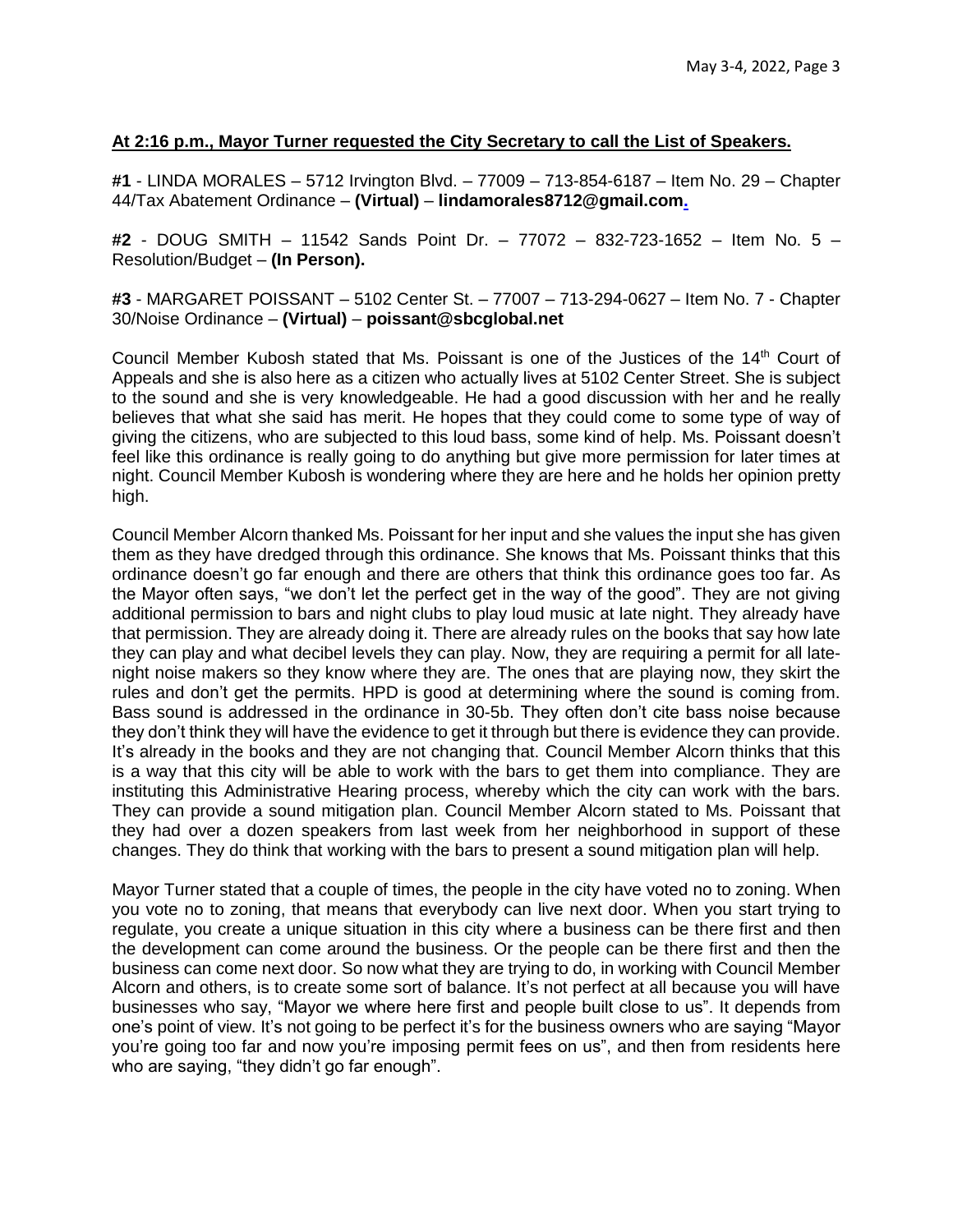Council Member Kamin stated just to add context to this, they work with Mr. Poissant consistently She just wanted to be careful that while she understands that she and other residents feel this could have gone further, that doesn't take away from the understanding that Council Member Alcorn has of what residents are going through right now. This issue is very important to her, not only because this impacts so much of her district but there are bars going up a few blocks from her and she can already hear the music. To say that Council Member Alcorn has only been on the outside of her home not the inside, she assures that she has been there with them and with residents every step of the way fighting for residents. Council Member Kamin wants to appreciate Council Member Alcorn and her staff. She recognizes and respects where Ms. Poissant is coming from but she doesn't want to take away from the extraordinary effort that Council Member Alcorn has gone through to get everything that they have here today.

**#4** - ANDREA FRENCH – 2909 Beauchamp St. – 77009 – 832-459-5116 – Item No. 8 – Chapter 46/Houston Building Code – **(In Person).**

**#5** - COOKE KELSEY – 439 Westmoreland St. – 77006 – 832-341-6001 – Supreme Court victory – **(In Person).**

**#6** - MEG DUFFY – 2215 Post Rd. – Austin, TX – 78704 – 919-428-0583 – Item No. 29 – Chapter 44/Tax abatement Ordinance – **(Virtual)** – **mduffy@texasappleseed.org.**

**#7** – HEATHER WOOD – No Address – No Phone – Item 9.

Council Member Kamin thanked Ms. Wood for calling. They did have a committee meeting on this last week and she is asking for the City's Legal Department and HPD to reach out to Ms. Wood so they can provide her with additional details on the ordinance and to also get her feedback. Council Member Kamin stated to Ms. Wood that she's sure she can understand the urgent need of the City to take action to curb what they are seeing in terms of the very dangerous thefts of catalytic converters. They certainly don't want to hinder businesses in those that are following the law.

Members of Council questioned and commented on Ms. Wood's statement at length.

Mayor Turner stated that he wants to keep everything in perspective. Thousands of catalytic converters are stolen in this City every year and they have had law enforcement officers shot and killed. They have had people victimized and they are trying to get on top of this situation. Under the One Safe Houston Initiative, things are working. When he looked at the numbers, just on homicides as of today, in January we were 50 to 60% above a year ago and this morning, we are down to 6% on homicides. We are trending in the right direction. It's because everyone is hands on and he does believe that the word is getting out to people that they are doing everything they can to keep them safe. They need to eliminate this market from these people cutting these catalytic converters and then trying to resale them. He doesn't want to see another person victimized or killed because somebody went out there to try to take a catalytic converter and cut it to resale it. He thinks that they have to make it as inconvenient as possible.

**#8** - TERESA VASQUEZ – 4299 San Felipe – 77027 – 312-830-9965 – Houston Janitors – **(In Person)** – **NEED SPANISH TRANSLATOR.**

**#9** - GLADYS HOUSE-EL – 1605 Andrews St. – 77019 – 832-781-9724 – Three historic houses/helicopter/No streets – **(Virtual)** – **gladys.house@ymail.com.**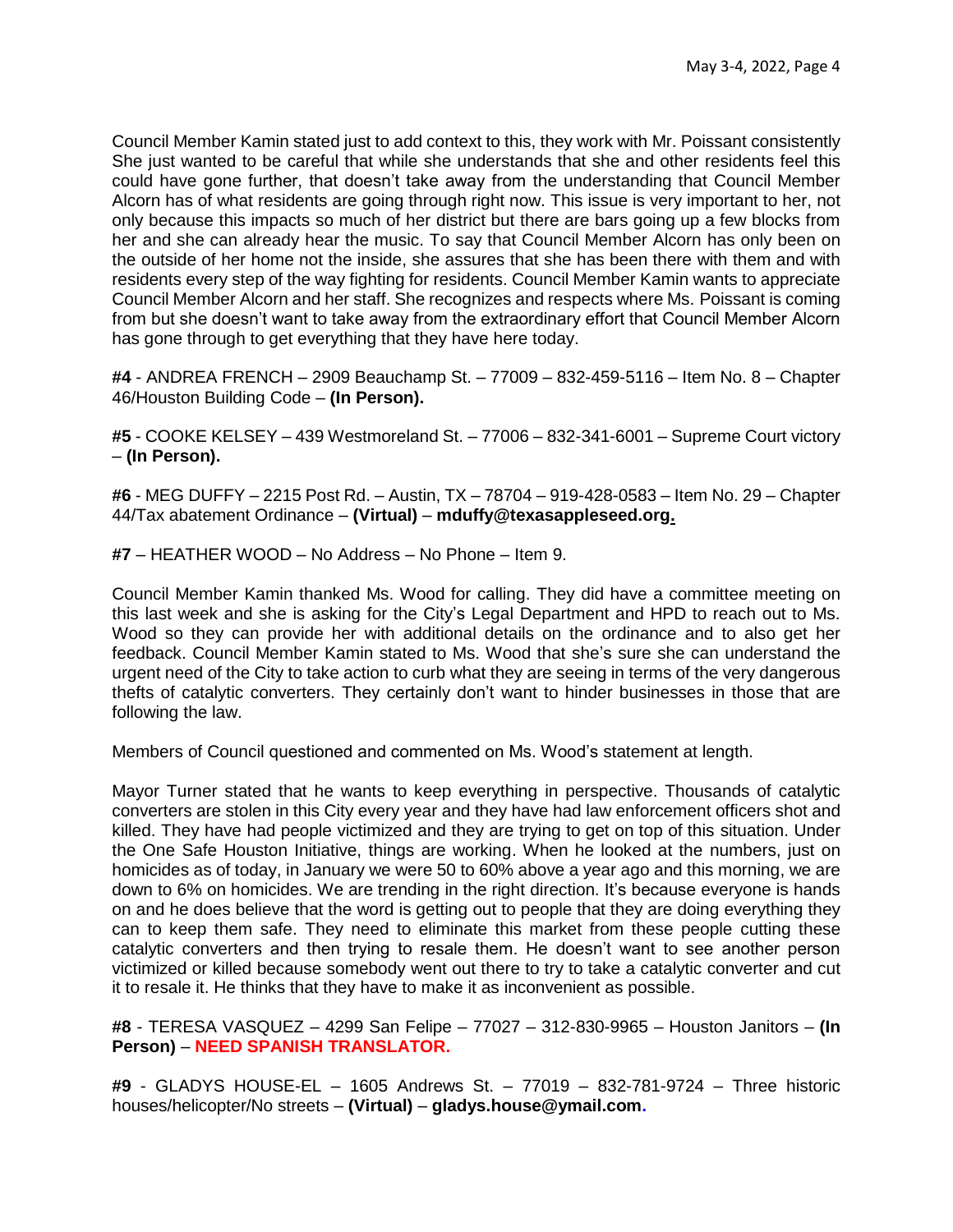**#10** - PAUL CASTRO – 5631 Winsome Ln. – 77057 – 713-204-3837 – Crime – **(Virtual)** – **pdcastro13@gmail.com.**

Vice Mayor Pro Tem Castex-Tatum asked Mr. Castro to please accept their condolences. She did want him to know that they do have a specific initiative in our One Safe Houston Plan to address aggressive driving.

Council Member Pollard stated to Mr. Castro that he shares his colleague's sentiments as well with his deep condolences to him and his family. He knows that he is a resident of District J. His request today about additional staffing, he can tell him that he thinks they all agree that they have to find ways to increase police presence. Sometimes they have a challege when it comes to recruiting. We have a certain amount of cadet classes every single year. They can put forth the classes but they still have to find ways to recuite credible candidates who want to be in law enforcement. They are looking at really engaging more of the colleges, the HBCUs in the area, as well, to increase our workforce. He thinks it would be incumbent upon us to be creative with ease in which they collaborate with other law enforcement agencies. When they add all of these law enforcement agencies together, they would have many more officers to patrol.

**#11** - JERRY GAUSE – 624 E. 10 ½ St. – 77008 – 832-452-5788 – 11th Street Project – **(In Person).**

Members of Council commented and questioned Mr. Gause's statement at length.

Council Member Kamin stated she appreciates the residents for coming but she does want to flag that there has been a lot of talk about Durham and Shepherd and a lot of the headway that's going to be made along that corridor. It was also a road safety audit performed on 11<sup>th</sup> and Nicholson. They have done everything that they can and the state prohibits them from doing additional traffic measures.  $11<sup>th</sup>$  at Nicholson is one of the most dangerous pedestrian intersections in the district. There are some critical pedestrian safety issues that are also involved in this.

Mayor Turner stated he will visit with the Planning Department, Public Works and will take a very thorough look at this and make an assessment. He will take ownership and he will take a look at this.

**#12** - MARIAN WRIGHT – 709 Bayland Ave. – 77009 – 713-899-7439 – 11th Street project – **(In Person).**

**#13** - SYLVIA BLAIR – 643 E. 10 ½ St. – 77008 – 713-301-7013 – 11th Street project – **(In Person).**

**#14** - STACEY SEALS – 644 E. 10 ½ St. – 77008 – 713-203-6599 – 11th Street project – **(In Person).**

Council Member Kubosh thanked the people for coming. They got the desired result and the Mayor's attention.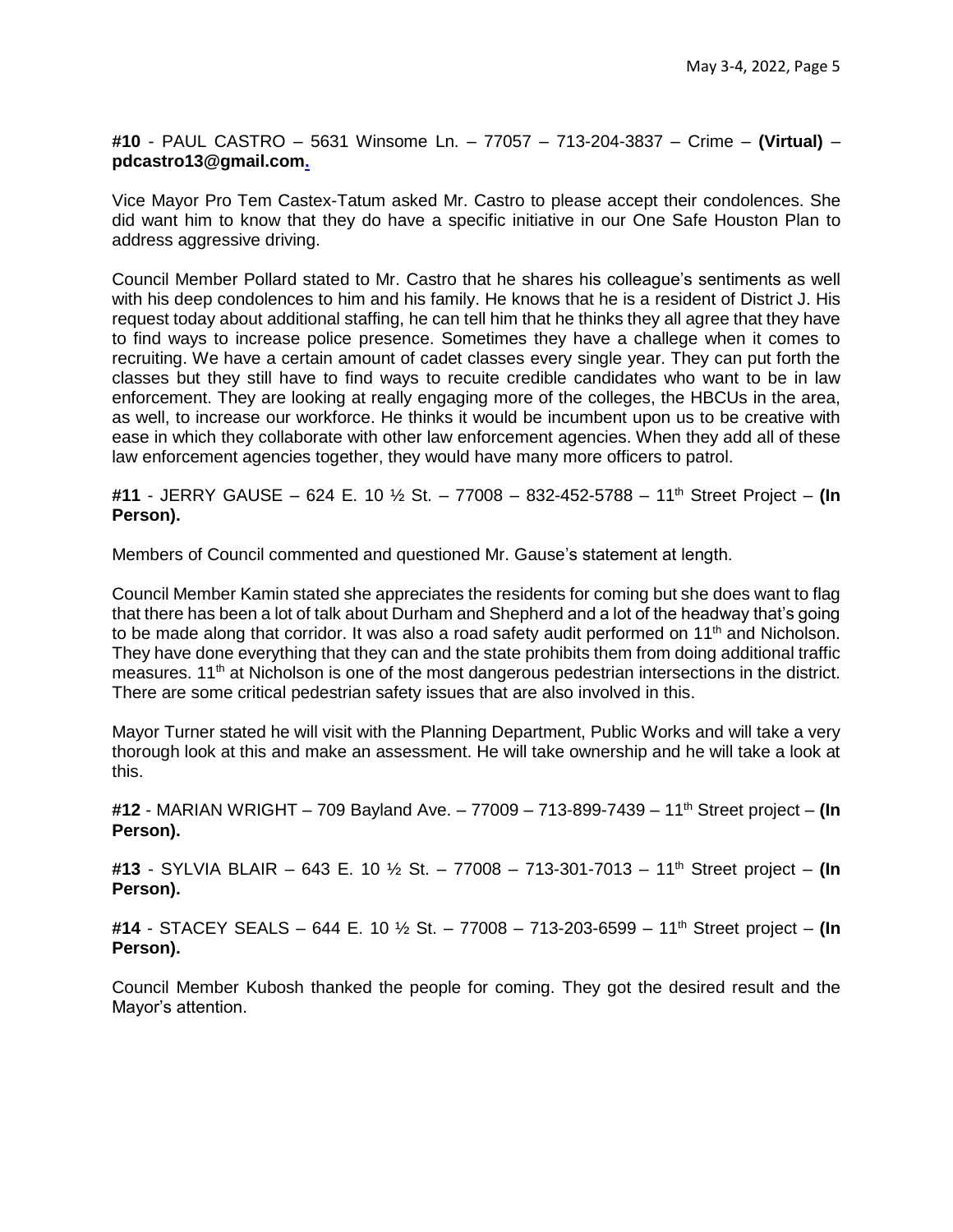Mayor Turner stated that he is a native Houstonian and he has been on 11<sup>th</sup> Street. This is not a measure that would be voted on by Council. As we are looking at how to enhance mobility and the safety of our streets. it's about how to design a pedestrian, friendly walkable city. That's why they are constantly coming up with plans. It is important that they do a full assessment and in all fairness to the Council Members, please don't be looking at them in a negative way. He will take a look at it and will visit with all of the departments and take a look at the pluses and the minuses and even talk with the people in the community. Give him about 30 days to make an assessment and then they will go from there.

**#15** - JABBAR PERKINS – 22903 Thistlebury Ln. – Spring, TX – 77373 – 832-754-4442 – How to alleviate crime from the City/Safer City – **(In Person).**

Mayor Turner stated to Mr. Perkins to speak with William Paul Thomas regarding Highways & Hedges partnering with One Safe Houston.

**#16** - MONTEZ POWELL – 22903 Thistlebury Ln. – Spring, TX – 77373 – 318-953-1253 – Safer City – **(In Person).**

Mayor Turner stated to Mr. Powell that they do accept their offer. We do need credible messengers out there making a difference. He wants to set up a time to get together and work it from there.

Council Member Jackson thanked Mr. Powell for what he and his organization does for young men and women, that have run into hard times or got into trouble and wanted to get out. This is important to have advocates, like himself out there that once experienced, and navigated these systems. She would love to work with them.

Mayor Turner stated to Mr. Powell to send him what he just played for Council and come and visit with him next week.

**#17** - APRIL AGUIRRE – 2306 Merle St. – Pasadena, TX – 77502 – 281-673-0736 – Crime and population rise not mirroring growth in Justice System – **(In Person).**

Mayor Turner stated to Ms. Aguirre that their hearts, prayers and condolences go out to her niece. Everybody has a role to play and he agrees with her. They are stepping up to do more. There are too many guns on the street. There is no training or license required at all. That has to be handled at the Legislature because they passed House Bill 1927 that doesn't require any permits, license or training. Everybody has to their part and they certainly appreciate her for being here and sharing her pain.

**#18** - WENDY ALVAREZ – 6127 Pineway Blvd. – 77023 – 832-584-8553 – Murder of Arlene Alvarez – **(In Person).**

Mayor Turner stated to Ms. Alvarez that they can't say enough that they are praying for her and her family. He also wanted what to applaud her for having the courage and the strength to come before them. He does agree with her that some people shouldn't be out on the streets with guns without permits. They should have permits, licenses, and proper training. Hopefully, the state will undo House Bill 1927 but at the same time they need the backlog of cases to come down, so that people can be sent to trial much sooner. So, hopefully the County and the Judges will work to do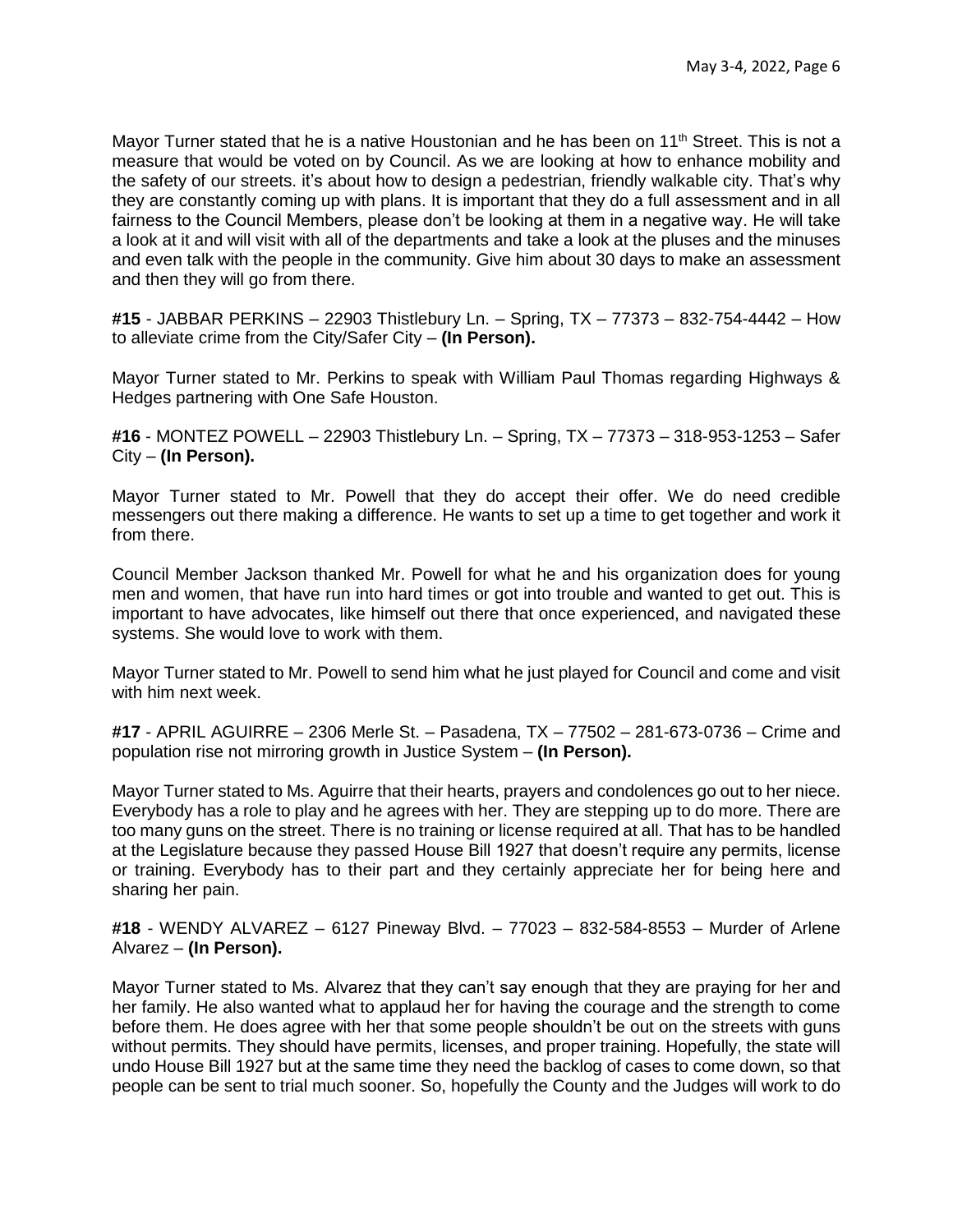their part. Here at the City, we will do everything we can to support our police, to work with the community and to make the community safer. He wants to thank her for finding the voice.

Council Member Evans-Shabazz moved that the rules be suspended for the purpose of adding Sergio Lira to the three (3) minute Non-Agenda List of Speakers and Seconded by Council Member Robinson, all voting aye, nays none. **MOTION 2022-0229 ADOPTED** 

**#19** – SERGIO LIRA – No Address – No Phone.

ABIGAIL ALVAREZ – 2206 S. Fisher Ct. – Pasadena, TX – 77502 – 832-943-9414 – General public safety/Crime – **(In Person). NOT PRESENT**

TAMELA BLACK – 10903 Highland Meadow Village Dr. – 77089 – 409-333-6475 – Lies to Municipal Employees Civil Service Commission/No write up – **(In Person). NOT PRESENT**

DEBORAH ELAINE ALLEN – Post Office Box 263252 – 77027 – 346-260-1574 – Will appear to express opinion – **(Teleconference). NOT PRESENT**

TOWANA BRYANT – No address/No phone – Mayor's Administration/Transparency – **(Virtual) towana.bryant@trinityfreightservices.com. NOT PRESENT**

GERALDINE GRANT – 9906 Foggy River – Missouri City, TX – 77459 – St. Mary's Baptist Church – **(In Person). NOT PRESENT**

**#20** - AARON DAVIS – 9938 CR 446 – Navasota, TX - 77868 – 832-771-7781 – St. Mary's Baptist Church – **(In Person).**

Mayor Turner questioned Mr. Davis to get a better understanding as to why the City of Houston red tagged the fence. Mr. Davis replied because the fence was improperly located and was not built on their own property. Instead, it was built on the alley. Mr. Davis spoke to Code Enforcement, and they told him specifically that they could leave that fence there if he negotiated with the adjacent property owner because they are the underlying fee owner to 50% of the alley. They were in the process of negotiating but the adjacent property owner stopped all negotiations because the red tag was removed and the case was closed out without proper resolution. Mayor Turner asked when the red tag was removed and he stated that he doesn't remember but he knows it was on there in August of last year. And that is when the adjacent property owner and him were negotiating and they were not informed when the red tag was removed or when the case was closed out. Mayor Turner asked if he had anything written from Code Enforcement and he advised him no he does not but it is in the record of 311 that it was red tagged. Mayor Turner asked Sal from Houston Public Works to look into that, to let him know and he'll get back with Mr. Davis.

**#21** - WILLIE DREW – 18714 Yorkshire – Spring, TX – 77379 – 713-232-0354 – Affordable housing apartment project - **(In Person).**

BARBARA REA – 910 Silver Rd., #D3 – 77024 – 832-250-3714 – T- mobile/AT&T – **(In Person). NOT PRESENT**

**#22** - KEVIN WILLIAMS – 3120 Decker Dr. – Baytown, TX – 77520 – 661-470-1511 – Suspects being released after committing felonies – **(Virtual)** – **k.williams@klwmktggrp.com.**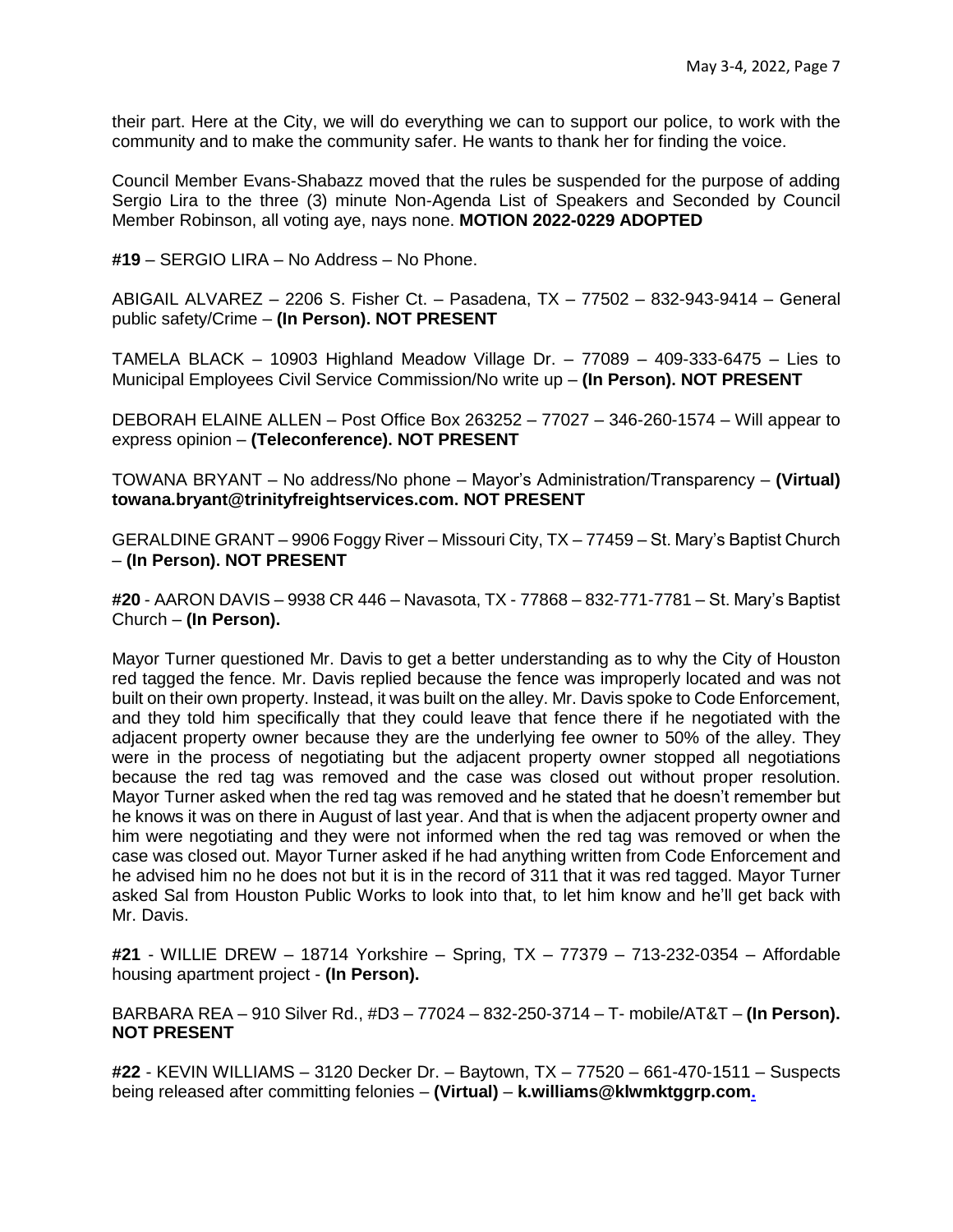**#23** - LAILA KHALILI – 8550 Highcrest Dr. – 77055 – 832-721-3164 – Redistricting language access – **(Virtual)** – **laila@houstoninaction.org.**

SANDRA RODRIGUEZ – 9314 Willow Meadow Dr. – 77031 – 832-975-0179 – Redistricting language access **(Virtual)** – **srodriguez.as@gmail.com. NOT PRESENT**

**#24** - PERVEZ AGWAN – 2008 Crawford St. – 77006 – 832-859-9399 – Pedestrian Crossings and streetlights – **(In Person).**

**#25** - ILY MONTOYA-RIVAS – 9390 FM 1960 Bypass West – Humble, TX – 77338 – 832-795-6272 – Eviction – **(In Person).**

**#26** - JACOB KLEMENTICH – 4004 Montrose St., Apt. #42 – 77006 – 832-596-8187 – Astros and work – **(Teleconference).**

STEVE WILLIAMS – No Address – No Phone – Will appear to express opinion – **(Teleconference). NOT PRESENT**

At 3:20 p.m., Council Member Huffman left the meeting.

At 3:27 p.m., Council Member Pollard left the meeting.

At 3:36 p.m., Council Member Plummer left meeting.

At 3:43 p.m., Council Member Thomas left the meeting.

At 4:02 p.m., Council Members Martin and Alcorn left the meeting.

At 4:04 p.m., Council Member Gallegos left the meeting.

At 4:25 p.m., Council Members Kamin and Kubosh left the meeting.

For more information and details from the speakers list, please click here: houstontx.new.swagit.com/videos/171060

**Note:** During the public session motions may be offered to extend time for questions of various speakers, and votes taken, which were not prepared in written form and may be viewed on HTV Houston or on disc.

At 4:54 p.m., City Council was recessed until 9:00 a.m., Wednesday, May 4, 2022.

Pat J. Daniel, City Secretary, read the description or captions of the Items on the Agenda.

The Houston City Council reconvened at 9:00 a.m., Wednesday, May 4, 2022, with Mayor Sylvester Turner presiding with Council Members Amy Peck, Tarsha Jackson, Abbie Kamin, Carolyn Evans-Shabazz, Dave Martin, Mary Nan Huffman, Karla Cisneros, Robert Gallegos, Edward Pollard, Martha Castex-Tatum, David W. Robinson, Michael Kubosh, Letitia Plummer and Sallie Alcorn; Arturo Michel, City Attorney, Legal Department and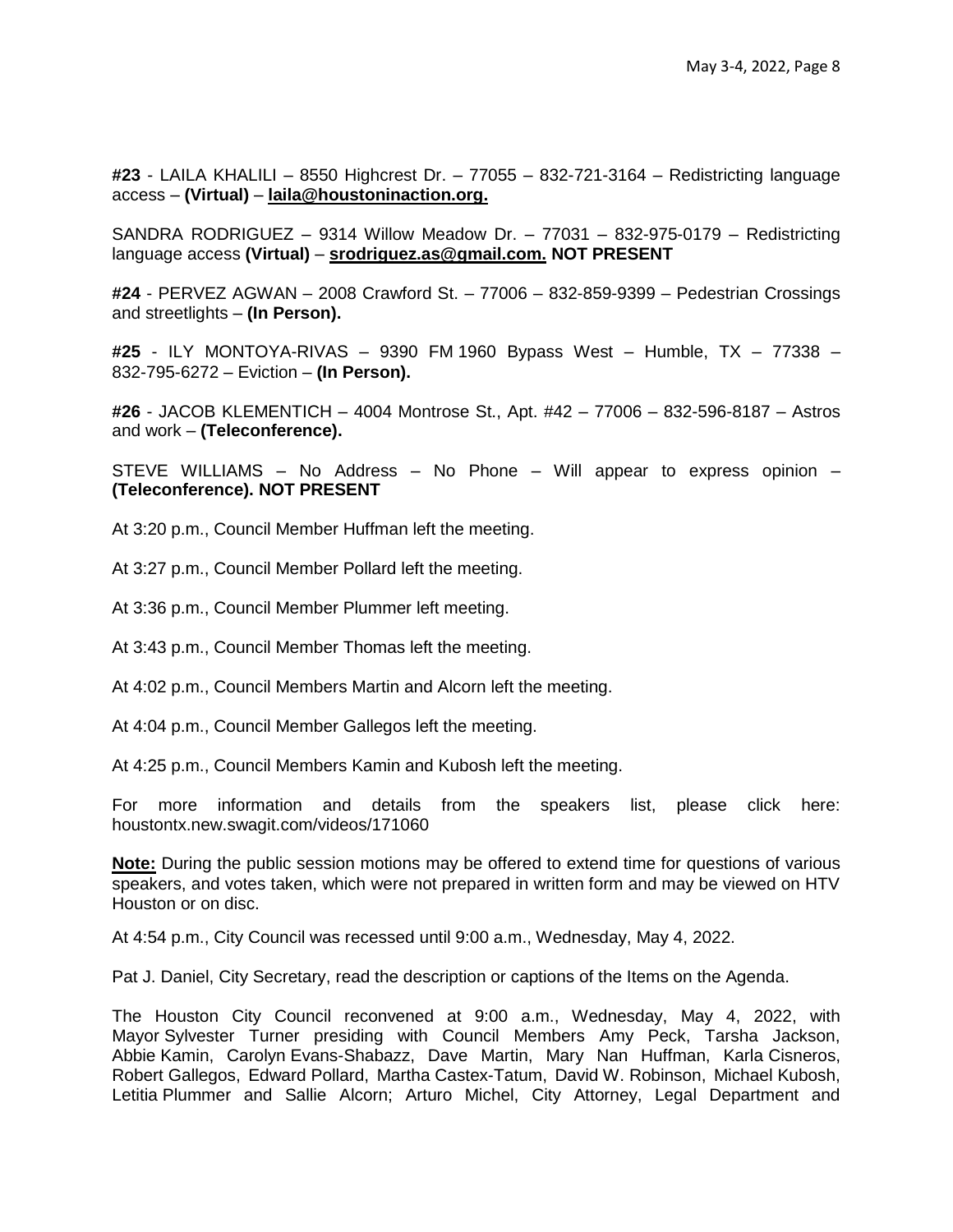Marta Crinejo, Agenda Director, present. Council Members Tiffany Thomas and Mike Knox absent on personal business.

At 9:02 a.m., Mayor Turner called the meeting of the Houston City Council to order.

### **MAYOR'S REPORT**

Mayor Turner stated that they are going to present a proclamation to the National Traveling Tourism Week. Accepting the proclamation was Michael Heckman, the CEO of Houston First.

Members of Council thanked Michael Heckman with the book he provided from Houston First.

Mayor Turner also wants to congratulate Astros Manager Dusty Baker. With last night's win over the Seattle Mariners, Baker became the 12<sup>th</sup> manager and the first African American manager in MLB history to reach 2,000 career wins. He has been the Astros manager since January 2020 and has led the team to two (2) ALCS appearances and a World Series appearance. This afternoon, MLB and the Astros will have a special pregame ceremony honoring the "Skipper" on his outstanding milestone. Congratulations to Dusty Baker.

This week is Police Week, May 2<sup>nd</sup> through 6<sup>th</sup>. Mayor Turner attended the Heroes Luncheon that gave tribute to outstanding officers in our City. There are several events this week to honor the dedication, service and sacrifice of the nearly 5,200 Houston Police Officers. Later this morning, 55 men and women will graduate from the Houston Police Department Cadet Class on Friday at 6:30 p.m., There will be a candlelight service at the Houston Police Officers Memorial and he hopes everyone can join them. As of this morning, representatives from the Mayor's Office of Human Trafficking and Domestic Violence, along with the Houston Parks Department, are in Washington D.C. to announce that the City of Houston is the first government to adopt the Children's Bill of Rights in sports joining, more than 130 organizations around the world, including UNICEF USA. This initiative enshrines eight (8) rights for children including to play sports, to have safe and healthy environments, to have equal opportunity for personal growth and others. The Children's Bill of Rights in sports aligns with several of our goals, including the Human Rights Strategy Development as part of the City's bid to host the FIFA World Cup in 2026. The plan to be designated by UNICEF USA as a child, friendly city is being led by the Mayor's Office of Education and being championed by Council Member Cisneros, who heads that committee dealing with our kids. A news release will be distributed within the hour from his office.

The Bike Festival and parade, Houston Parks Board and Orange Show Center for Visionary Art will host Houston's first ever, Houston Art Bike Festival. The day long arts and cultural celebration will bring together community members and youth programs from across from the City to explore creativity, to promote health and wellness and to celebrate the artist in everyone. It will take place May 21<sup>st</sup> at MacGregor Park and you must register by May 15<sup>th</sup>.

Teacher Appreciation Day was yesterday, Tuesday, May 3, 2022. Don't forget to thank your favorite teacher. Just as a reminder, hurricane season starts June 1<sup>st</sup> but now is the time to prepare. May 1<sup>st</sup> through May  $7<sup>th</sup>$  is Hurricane Preparedness Week and they want everyone to be prepared for unpredictable storm season. Lastly, the Cinco De Mayo parade is tomorrow. Cinco De Mayo commemorates the anniversary of Mexico's victory over the French Empire at the battle of Pueblo in 1862. Throughout the City, you can celebrate at festivals and other events eating and enjoying live music. He will be riding in the LULAC Cinco De Mayo parade starting at the corner of Hamilton and Texas in Downtown Houston this coming Saturday.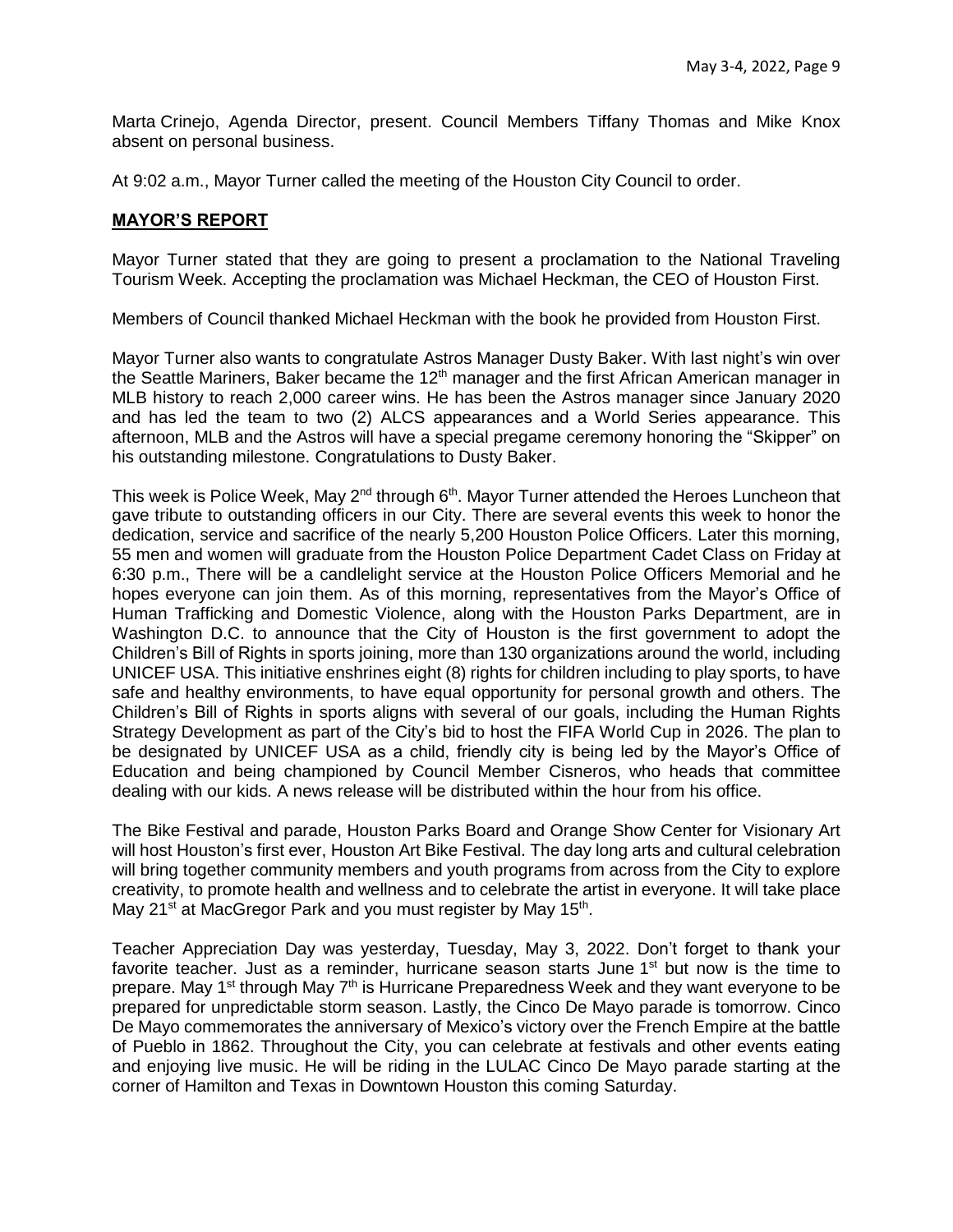### **At 9:17 a.m., Mayor Turner requested the City Secretary to call the Agenda.**

### **CONSENT AGENDA NUMBERS 2 through 27**

### **PROPERTY** - NUMBER 2

2. **RECOMMENDATION** from Director Houston Public Works, reviewed and approved by the Joint Referral Committee, on request from Kevin Davis, on behalf of Jesus and Alfonsa Gonzalez, Owners, declining the acceptance of, rejecting, and refusing the dedication of Balfour Street, from Fields Street south to its terminus, out of the East Houston Addition, out of the J. L. Stanley Survey, A-789, Parcel SY22-038 - **DISTRICT B – JACKSON** – Was presented, moved by Council Member Castex-Tatum and Seconded by Council Member Martin, all voting aye, nays none. Council Member Robinson absent. **MOTION 2022-0230 ADOPTED**

## **PURCHASING AND TABULATION OF BIDS** - NUMBERS 3 and 4

- 3. **TEXAN WASTE EQUIPMENT dba HEIL OF TEXAS** for Heil Replacement Parts and Repair Services for the Fleet Management Department - 3 Years with two one-year options \$2,520,010.40 - Fleet Management Fund - Was presented, moved by Council Member Castex-Tatum and Seconded by Council Member Martin, all voting aye, nays none. Council Member Robinson absent. **MOTION 2022-0231 ADOPTED**
- 4. **INDUSTRIAL DISPOSAL SUPPLY COMPANY LLC** \$80,290.00 (Sourcewell) and \$70,681.00 (Buyboard), and **CENTRAL TEXAS HEAVY EQUIPMENT CO. dba CENTRAL TEXAS EQUIPMENT** - \$745,979.50 for purchase of various types of Trailer Mounted Equipment through the Interlocal Agreements for Cooperative Purchasing with the Texas Local Cooperative (Buyboard) and Sourcewell for the Fleet Management Department on behalf of Houston Public Works – \$896,950.50 - Enterprise Fund - Was presented, moved by Council Member Castex-Tatum and Seconded by Council Member Martin, all voting aye, nays none. Council Member Robinson absent. **MOTION 2022-0232 ADOPTED**

**ORDINANCES** - NUMBERS 10 through 27

10. **ORDINANCE** approving and authorizing first amendment to Subrecipient Grant Agreement between City of Houston and **THE VILLAGE LEARNING CENTER** to provide additional Hurricane Harvey Community Development Block Grant–Disaster Recovery 2017 (CDBG-DR17) Funds to continue providing services to low-to-moderate income Houston residents with Intellectual and/or Developmental Disabilities (I/DD) - \$400,000.00 - Grant Fund – Was presented, all voting aye, nays none. Council Member Robinson absent. **ORDINANCE 2022-0323 ADOPTED**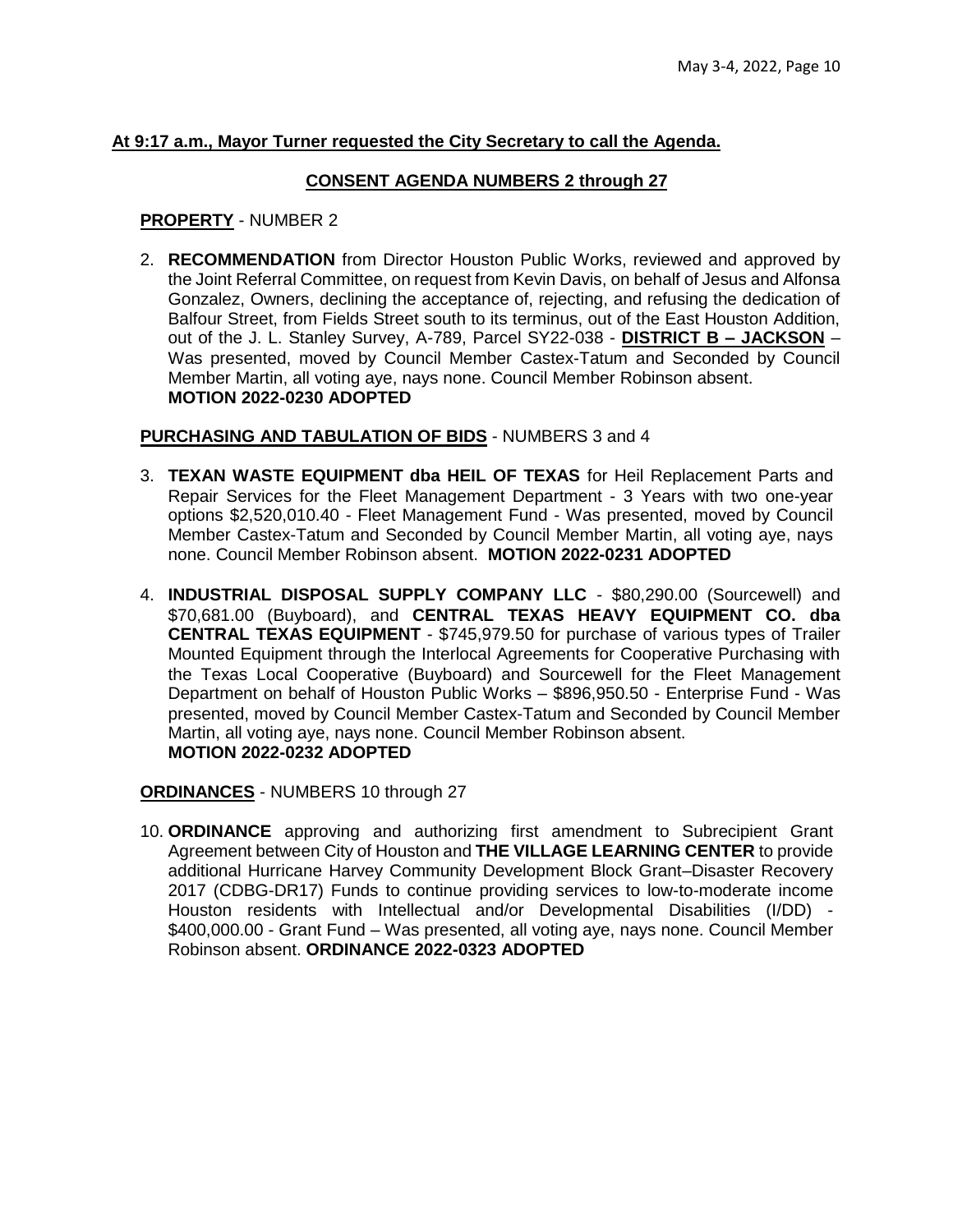- 11. **ORDINANCE** approving and authorizing first amendment to Subrecipient Grant Agreement between City of Houston and **HOUSTON'S CAPITAL INVESTING IN DEVELOPMENT AND EMPLOYMENT OF ADULTS, INC** to provide additional Hurricane Harvey Community Development Block Grant–Disaster Recovery Funds for the continuing administration and operation of Hurricane Harvey Public Services Activities providing Career Navigation Case Management, Career Placement, and Tutoring Services to low-and moderate- income persons who reside in Houston - \$253,236.00 - Grant Fund - **DISTRICT D - EVANS-SHABAZZ** - Was presented, all voting aye, nays none. Council Member Robinson absent. **ORDINANCE 2022-0324 ADOPTED**
- 13. **ORDINANCE** approving and authorizing first amendment to contract between City of Houston and **ALL PUMP AND EQUIPMENT COMPANY** for Non-Submersible Pump Repair and Replacement Services for Various Water and Wastewater Facilities (as approved by Ordinance No. 2017-0708) - Was presented, all voting aye, nays none. Council Member Robinson absent. **ORDINANCE 2022-0325 ADOPTED**
- 14. **ORDINANCE** awarding contract to **JSUPER INVESTMENTS LLC** for Exhaust Muffler Repair and Replacement Services for Fleet Management Department; providing a maximum contract amount 3 Years with 2 one-year options - \$617,450.00 - Fleet Management Fund - Was presented, all voting aye, nays none. Council Member Robinson absent. **ORDINANCE 2022-0326 ADOPTED**
- 15. **ORDINANCE** approving and authorizing contract between City and **MUNISERVICES, LLC** for Sales/Use Tax Audit and Sales/Use Tax Analysis and Reporting Services; providing a maximum contract amount 3 Years with 2 one-year options - \$4,075,000.00 - General Fund - Was presented, all voting aye, nays none. Council Member Robinson absent. **ORDINANCE 2022-0327 ADOPTED**
- 16. **ORDINANCE** authorizing and approving a form of Mutual Aid Agreement between City of Houston and each of the following Cities: **CITY OF DALLAS**, **TEXAS, CITY OF EL PASO, TEXAS, CITY OF FORT WORTH, TEXAS** and **CITY OF SAN ANTONIO, TEXAS;**  authorizing the Mayor to execute the Form Mutual Aid Agreement for the provision of Mutual Aid with each City - Was presented, all voting aye, nays none. Council Member Robinson absent. **ORDINANCE 2022-0328 ADOPTED**
- 17. **ORDINANCE** amending Ordinance No. 2021-30 (Passed on January 13, 2021) to increase the maximum contract amount for contract between City of Houston and **INTERISE, INC** for purchase of Licenses for Curriculum and Supporting Materials for the Office of Business Opportunity in connection with its Build-Up Houston Capacity Building Program - \$76,000.00 - Enterprise Fund - Was presented, all voting aye, nays none. Council Member Robinson absent. **ORDINANCE 2022-0329 ADOPTED**
- 19. **ORDINANCE** consenting to the addition of 0.8592 acres of land to **GRANT ROAD PUBLIC UTILITY DISTRICT**, for inclusion in its district - Was presented, all voting aye, nays none. Council Member Robinson absent. **ORDINANCE 2022-0330 ADOPTED**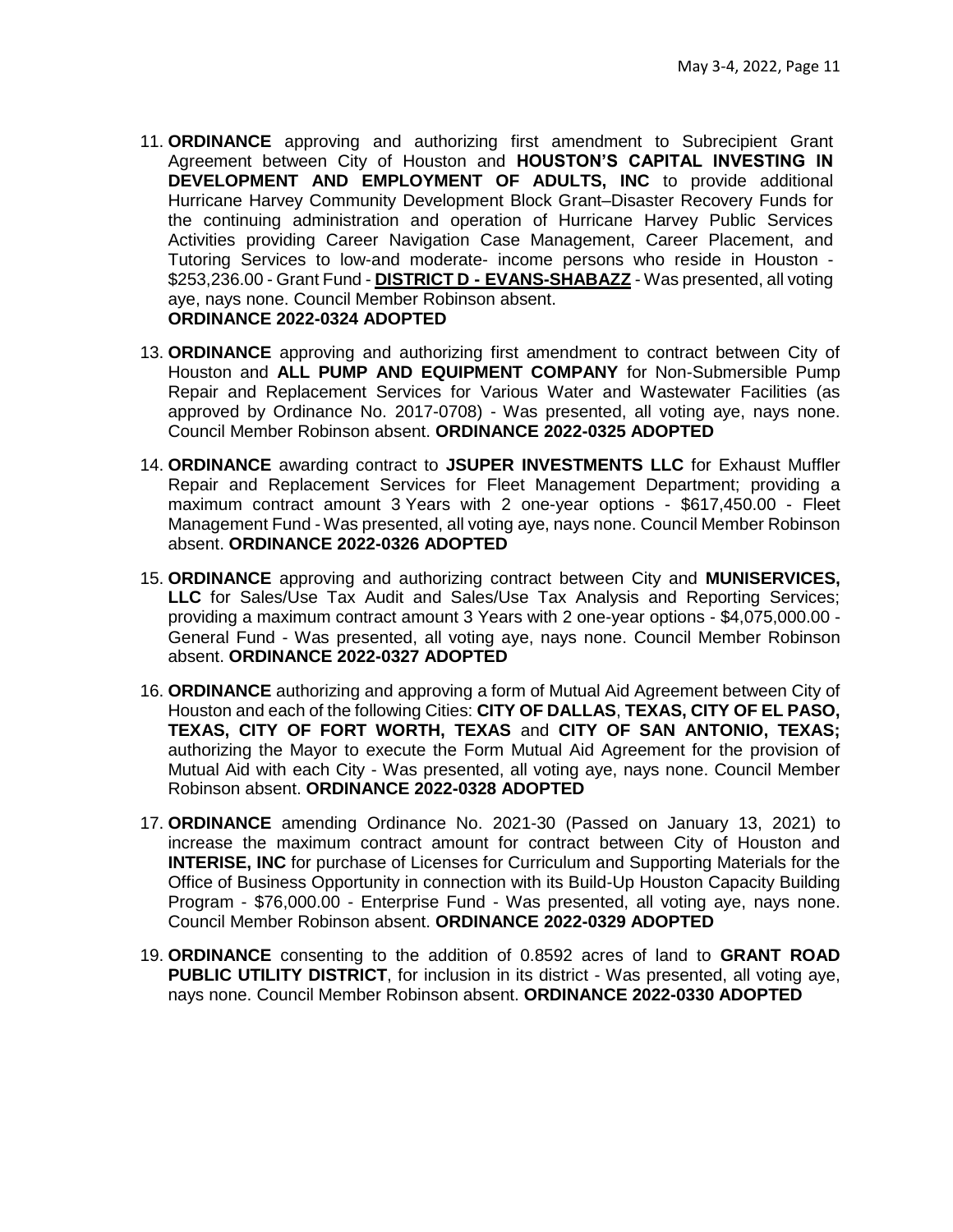- 20. **ORDINANCE** consenting to the addition of **44.272 acres of land to HARRIS COUNTY MUNICIPAL UTILITY DISTRICT NO. 558,** for inclusion in the district - Was presented, all voting aye, nays none. Council Member Robinson absent. **ORDINANCE 2022-0331 ADOPTED**
- 21. **ORDINANCE** consenting to the addition of 453.327 acres of land to **NORTHWEST HARRIS COUNTY MUNCIPAL UTILITY DISTRICT NO. 12,** for inclusion in its district - Was presented, all voting aye, nays none. Council Member Robinson absent. **ORDINANCE 2022-0332 ADOPTED**
- 22. **ORDINANCE** consenting to the addition of 67.081 acres of land to **HARRIS COUNTY MUNICIPAL UTILITY DISTRICT NO. 572**, for inclusion in the district - Was presented, all voting aye, nays none. Council Member Robinson absent. **ORDINANCE 2022-0333 ADOPTED**
- 23. **ORDINANCE** finding and determining that public convenience and necessity no longer require the continued use of a portion of Lilac Street, from Goldenrod Street south to its terminus; abandoning such street to Zachary T. Haines, Emily Haines, Terrence E. Hill, and Kimberly E. Meyer, the abutting property owners, in consideration of their cash payment to the City in the amount of \$70,095, and a conveyance to the City of a 1,159 square-foot storm sewer easement, and \$78,090.00, and a 1,216 square-foot storm sewer easement, all easements being located in the Glen Park Subdivision, situated in the John Austin Survey, Abstract No. 1, Harris County, Texas, and other good and valuable consideration; waiving certain prohibitions in Chapter 15 of the Code of Ordinances - **DISTRICT H – CISNEROS** - Was presented, all voting aye, nays none. Council Member Robinson absent. **ORDINANCE 2022-0334 ADOPTED**
- 25. **ORDINANCE** appropriating \$3,820,577.25 out of Dedicated Drainage and Street Renewal Capital Fund - Ad Valorem Tax as an additional appropriation; approving and authorizing first amendment to Professional Services Contract between City of Houston and **DATA TRANSFER SOLUTIONS, LLC** for Street Data Collection and Pavement Management Update Program (as approved by Ordinance No. 2017-0564); providing funding for CIP Cost Recovery relating to construction of facilities financed by the Dedicated Drainage and Street Renewal Capital Fund - Ad Valorem Tax - Was presented, all voting aye, nays none. Council Member Robinson absent. **ORDINANCE 2022-0335 ADOPTED**
- 26. **ORDINANCE** appropriating of \$2,978,026.00 out of Metro Projects Construction DDSRF, awarding contract to **JFT CONSTRUCTION, INC** for Citywide Work Orders for Council District Service Fund Project #8; setting a deadline for the bidder's execution of the contract and delivery of all bonds, insurance, and other required contract documents to the City; holding the bidder in default if it fails to meet the deadlines; providing funding for CIP Cost Recovery relating to construction of facilities financed by the Metro Projects Construction DDSRF, contingency, and testing services - Was presented, all voting aye, nays none. Council Member Robinson absent. **ORDINANCE 2022-0336 ADOPTED**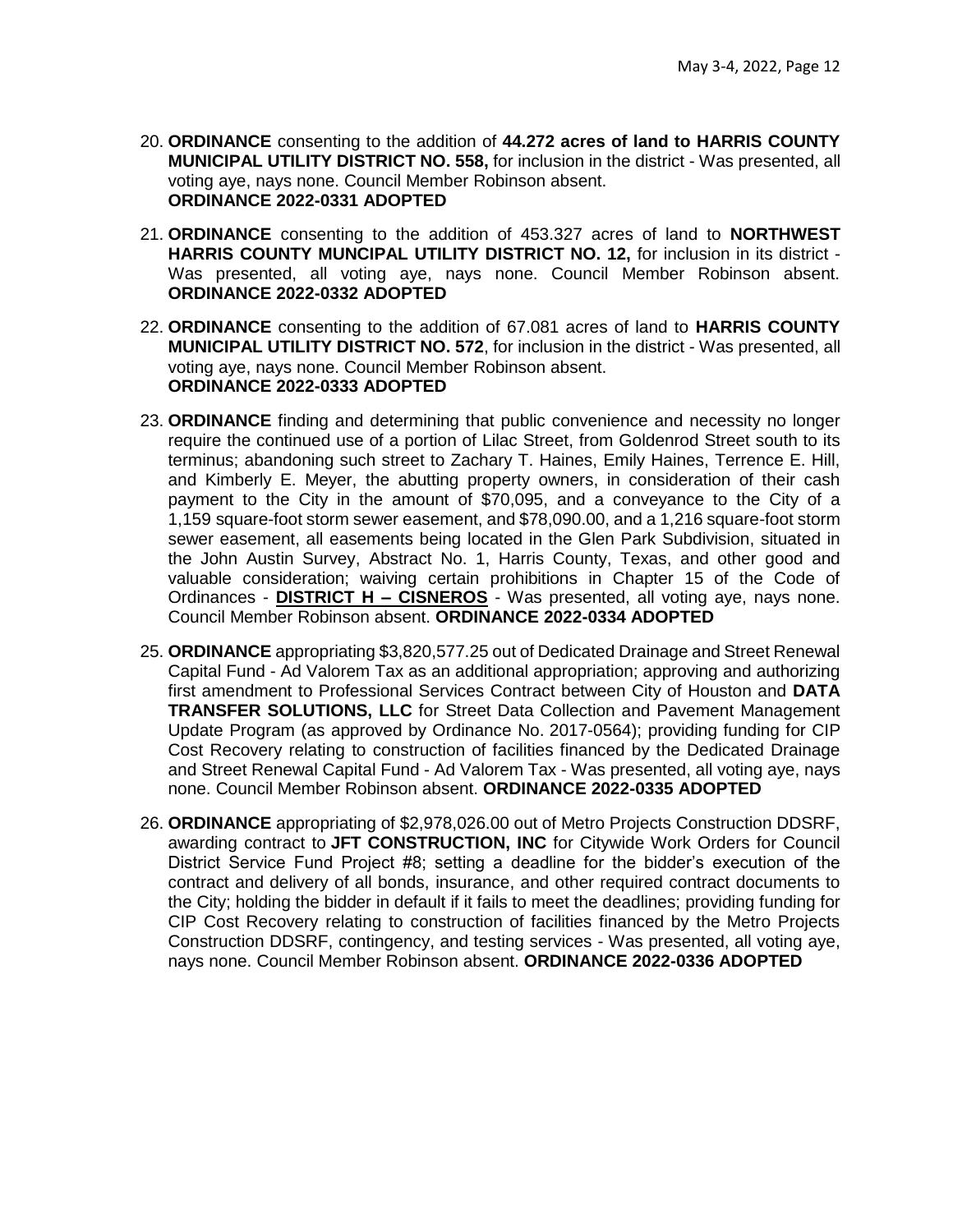27. **ORDINANCE** appropriating \$23,068,100.00 out of Water & Sewer System Consolidated Construction Fund, awarding contract to **INDUSTRIAL TX CORP** for East Water Purification Plant Chlorine System Improvements Package 2 - Ton Containers, Evaporators, Chlorinators, Ejectors, Piping and Miscellaneous Improvements; setting a deadline for the bidder's execution of the contract and delivery of all bonds, insurance, and other required contract documents to the City; holding the bidder in default if it fails to meet the deadlines; providing funding for CIP Cost Recovery relating to construction of facilities financed by the Water & Sewer System Consolidated Construction Fund, contingencies, and testing services - **DISTRICT E - MARTIN** - Was presented, all voting aye, nays none. Council Member Robinson absent. **ORDINANCE 2022-0337 ADOPTED**

# **END OF CONSENT AGENDA**

## **CONSIDERATION OF MATTERS REMOVED FROM THE CONSENT AGENDA**

1. **RECOMMENDATION** from Mayor for confirmation of the appointment or reappointment of the following individuals to the **WASHINGTON AVENUE CORRIDOR ADVISORY COMMITTEE,** for terms to expire in two years

| <b>Position One</b> | - DAVID CHIN, appointment                         |
|---------------------|---------------------------------------------------|
|                     | Position Two - KEITH EDGAR, reappointment         |
|                     | Position Three - MARK S. FAIRCHILD, reappointment |
|                     | Position Four - SHARON STEUART, appointment       |
|                     | Position Five - CAROLYN RUBENSTEIN, appointment   |
|                     | resented moved by Council Member Castex-Tatum a   |

Was presented, moved by Council Member Castex-Tatum and Seconded by Council Member Martin, all voting aye, nays none. Council Member Robinson absent. **MOTION 2022-0233 ADOPTED** 

5. **RESOLUTION** of the City Council adopting the Fiscal Year 2023 (July 1, 2022 through June 30, 2023) Budget Schedule for the City Budgets. – Was presented, Council Member Peck presented a written motion to Amend Item 5 as follow:

## **City of Houston – FY 2023 Operating Budget Schedule**

| <b>Date</b>   | <b>Activity</b>                                              |
|---------------|--------------------------------------------------------------|
| April 27      | <b>FY2022 General Appropriations Ordinance</b>               |
| May 4         | Vote on Resolution to adopt FY2023 Operating Budget Schedule |
| May 9         | FY2023 Proposed Operating Budget filed with City Secretary   |
| May 10        | Release proposed FY2023 Operating Budget/Press Conference    |
| <b>May 11</b> | Vote on the Resolution to set public hearing date            |
|               | Begin accepting requests for FY2023 budget amendments        |
| May 11 - 19   | FY2023 Budget Overview - Finance Presentation                |
| <b>May 25</b> | Last day for FY2023 Operating Budget presentations           |
| <b>May 25</b> | Public Hearing on FY2023 Operating Budget amendments         |
| June 1        | Consideration to adopt the FY2023 Proposed Operating Budget  |
|               |                                                              |

Members of Council discussed the written motion after discussion a vote was call, all voting aye, nays none. Council Member Robinson absent. **MOTION 2022-0234 ADOPTED**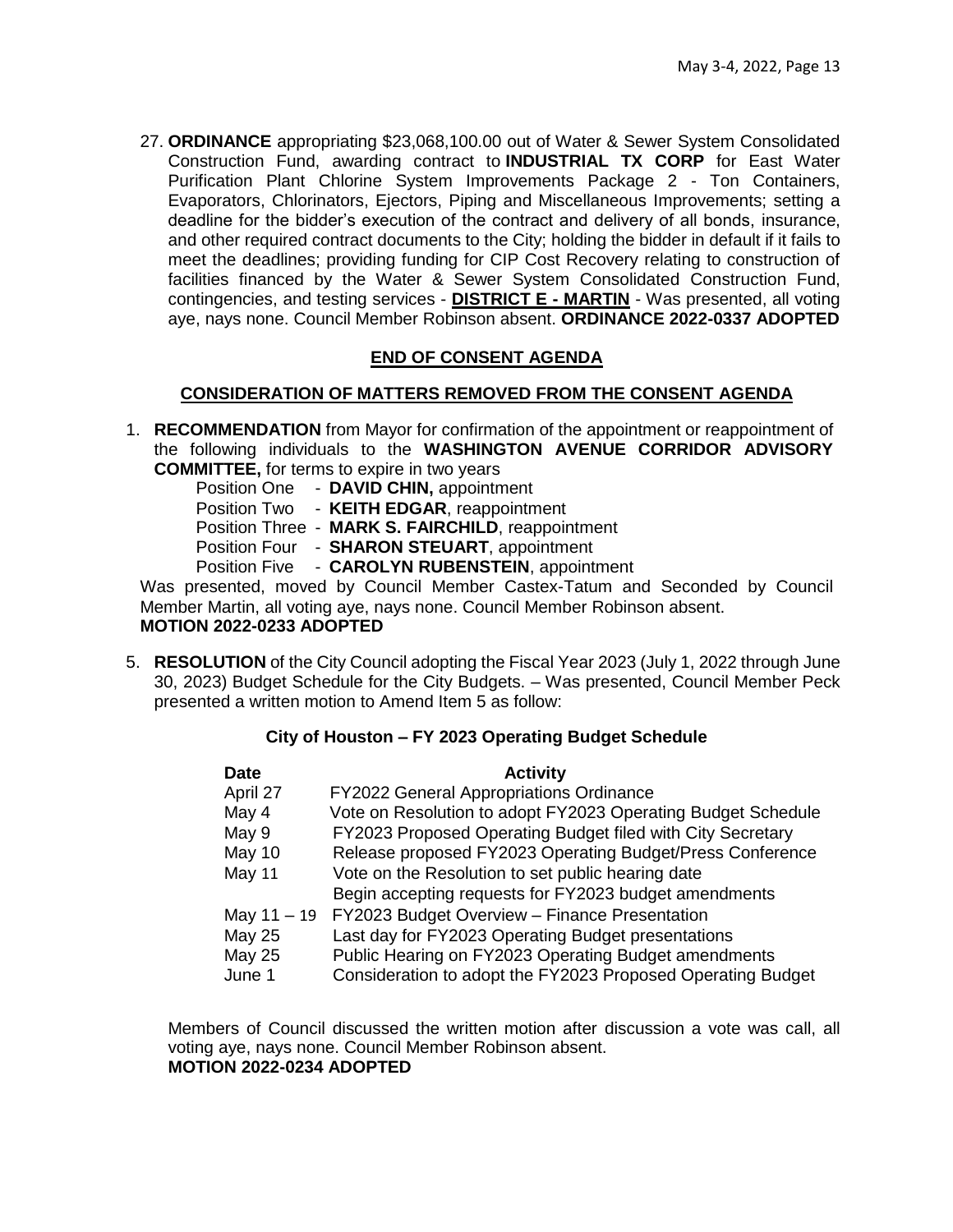Mayor Turner requested a vote on Item 5 as amended, all voting aye, nays none. Council Member Robinson absent. **RESOLUTION 2022-0009 ADOPTED**

- 6. **ORDINANCE amending and ratifying Ordinance Nos. 2015-77, 2017-821, & 2013-89**, relating to the Series G, H-2 and J Commercial Paper Programs pertaining to the authorized purposes of such Commercial Paper Programs; and making findings relating thereto and declaring an emergency – Was presented, all voting aye, nays none. Council Members Robinson absent. **ORDINANCE 2022-0338 ADOPTED**
- 7. **ORDINANCE AMENDING VARIOUS PROVISIONS OF CHAPTER 30 OF THE CODE OF ORDINANCES, HOUSTON, TEXAS**, relating to Noise and Sound Level Regulation and establishing a Commercial Establishment Permit and a fee therefor; containing findings and other provisions relating to the foregoing subject; declaring certain conduct to be unlawful and providing a penalty therefor; providing for an effective date - Was presented, Council Member Kubosh voting no, balance voting aye. **ORDINANCE 2022-0339 ADOPTED**
- 8. **ORDINANCE** repealing the review period for Chapter 46 of the Houston Building Code, the Houston Sign Code - Was presented, all voting aye, nays none. **ORDINANCE 2022-0340 ADOPTED**
- 9. **ORDINANCE AMENDING CHAPTER 7, ARTICLE III AND ARTICLE VI OF THE CODE OF ORDINANCES, HOUSTON, TEXAS**, relating to Metal Recyclers and Secondhand Resellers; declaring certain conduct to be unlawful and providing a penalty therefor - Was presented, all voting aye, nays none. **ORDINANCE 2022-0341 ADOPTED**
- 12. **ORDINANCE** approving and authorizing second amendment to Grant Agreement between City of Houston and **HOUSTON SHIFA SERVICES FOUNDATION, INC** to extend the restricted use period for a family support center, located at 8620 Westplace Drive, Houston, Texas, which serves low-and moderate-income female and child victims of domestic violence and abuse - **DISTRICT K - CASTEX-TATUM** - Was presented, all voting aye, nays none. **ORDINANCE 2022-0342 ADOPTED**
- 18. **ORDINANCE** approving and authorizing Interlocal Agreement between City of Houston and **HARRIS COUNTY** for Harris County District Attorney's Office funded by a Grant from the U.S. Department of Justice, Office of Justice Programs, Bureau of Justice Assistance for the Gun Crime Intelligence Center Integration Program - Was presented, all voting aye, nays none. **ORDINANCE 2022-0343 ADOPTED**
- 24. **ORDINANCE** appropriating \$70,000.00 out of Dedicated Drainage and Street Renewal Capital Fund - Drainage; approving and authorizing Reimbursement Agreement between City of Houston and **UNION PACIFIC RAILROAD COMPANY** to reimburse Union Pacific Railroad for Kress Street Area Drainage and Paving Improvements from Larimer Street to Clinton Drive; providing funding for CIP Cost Recovery - **DISTRICT H – CISNEROS** – Was presented and **Tagged by Council Members Jackson, Gallegos and Plummer**.